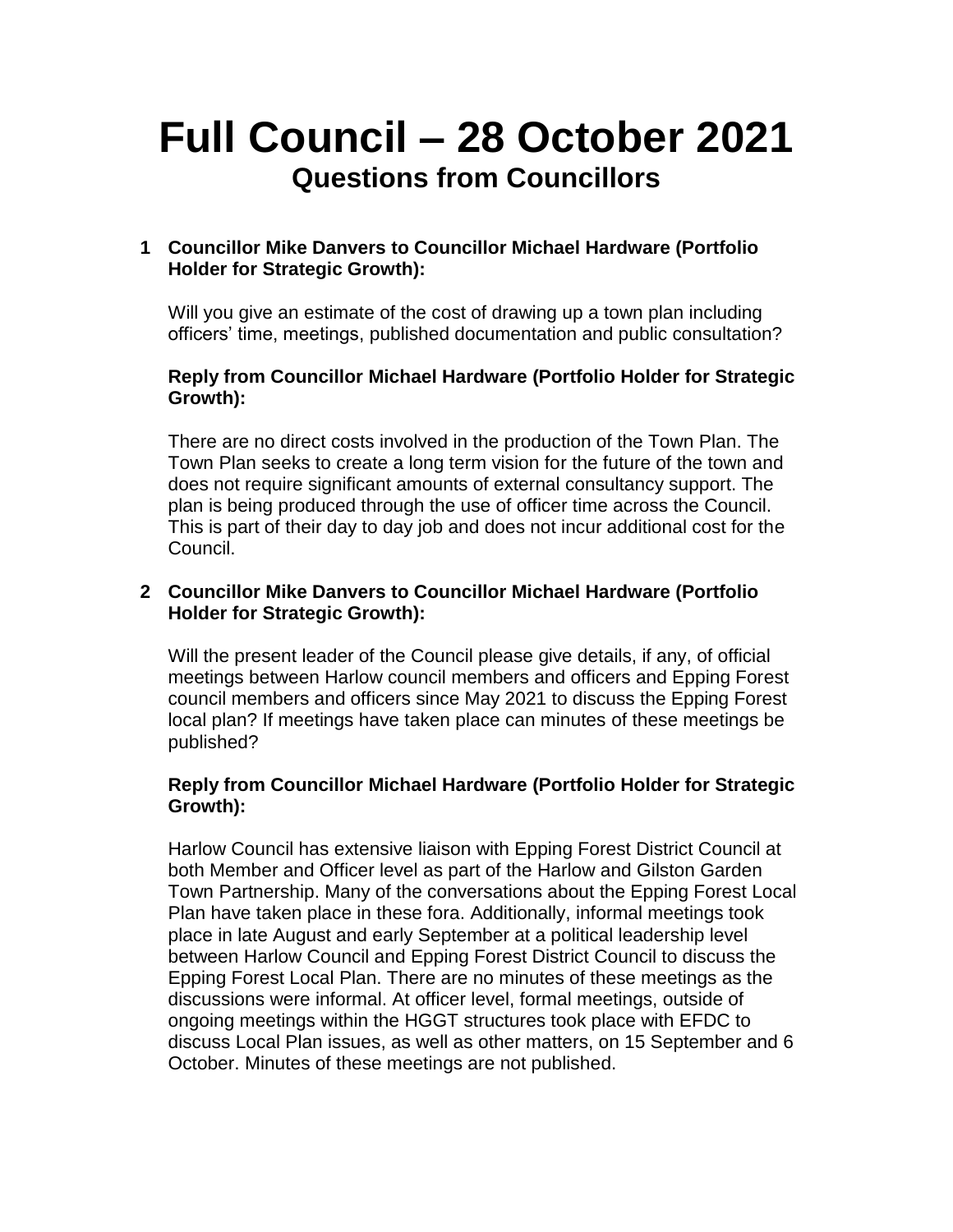#### **3 Councillor Tony Durcan to Councillor Russell Perrin (Portfolio Holder for Finance and Governance):**

On Tuesday 12 October 2021, the local social media newspaper published a statement from the editor Michael Casey "Comment is free (but don't abuse the privilege)."

The article indicated that a significant number of articles that at times were offensive against others including myself came from an address within Harlow Council.

I have two asks of the new Leader.

Would under you leadership re enforce to all councillors the need to maintain the Nolan Principles and I ask that they are included in your reply? Could you assure me that you will work with the Chief Executive of the council to ensure no staff member is using IT equipment to provide personal views and comments of a political nature?

## **Reply from Councillor Russell Perrin (Portfolio Holder for Finance and Governance):**

I thank the Councillor for his question. I agree that all Councillors should be held to the highest standard of conduct whilst in office and abide by the Nolan Principles as required by the Council's Code of Conduct. You will be aware that the Monitoring Officer has undertaken a number of training sessions for Councillors on the Code which has given guidance to members about their online activities, and all bar one of the current Councillors has attended this training in the last year or so. This training is repeated every year so members should be well aware of the codes requirements.

A number of training sessions have also been carried out by the Monitoring Officer for Officers again this year on their own Code of Conduct which is set out in Part 5 of the Constitution. These were well attended and this training specifically covers use of Council IT equipment and online media.

The Nolan Principles are set out below:

- a) Selflessness Holders of public office should act solely in terms of the public interest.
- b) Integrity Holders of public office must avoid placing themselves under any obligation to people or organisations that might try inappropriately to influence them in their work. They should not act or takes decisions in order to gain financial or other material benefits for themselves, their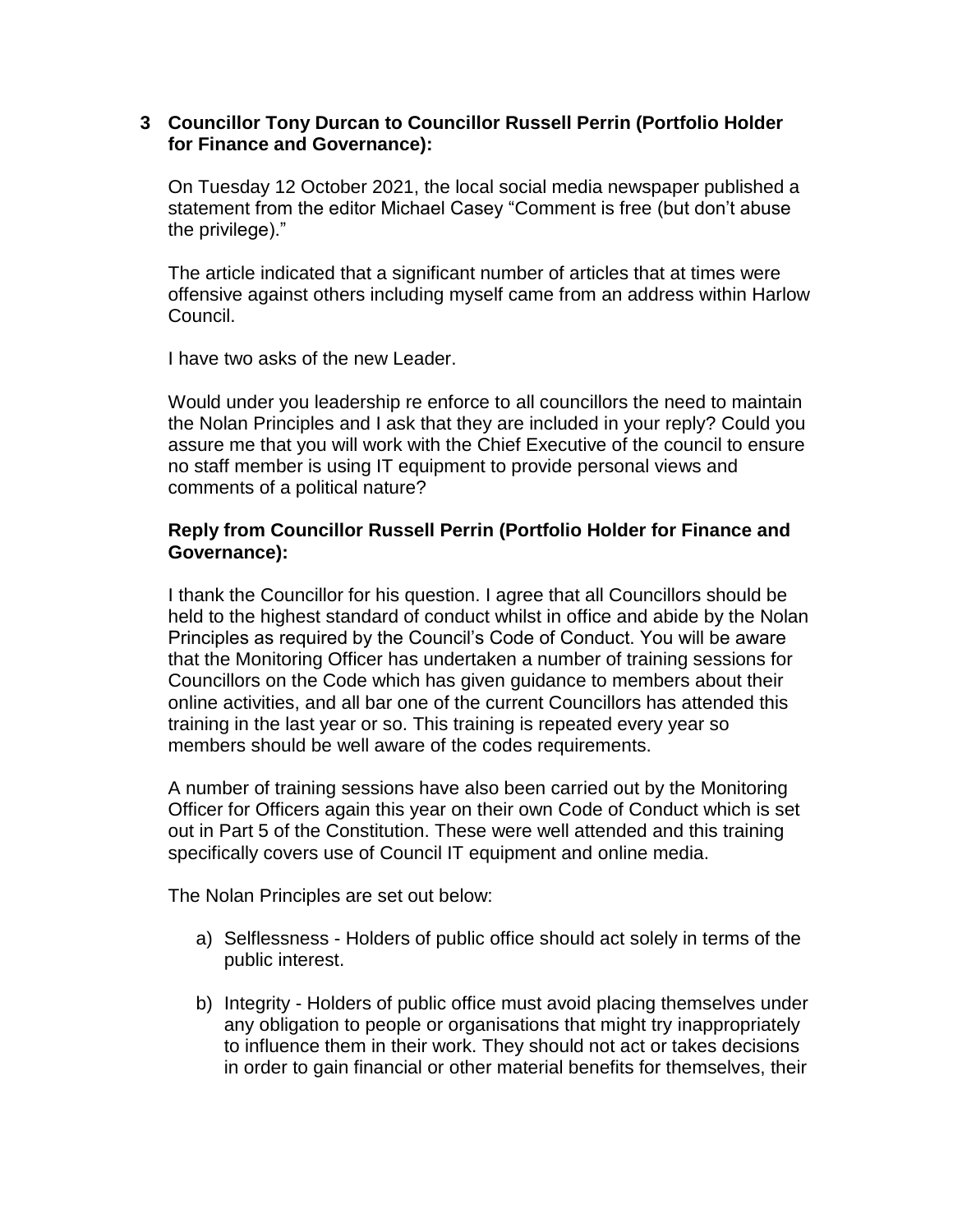family, or their friends. They must declare and resolve any interests and relationships.

- c) Objectivity Holders of public office must act and take decisions impartially, fairly and on merit, using the best evidence and without discrimination or bias.
- d) Accountability Holders of public office are accountable to the public for their decisions and actions and must submit themselves to the scrutiny necessary to ensure this.
- e) Openness Holders of public office should act and take decisions in an open and transparent manner. Information should not be withheld from the public unless there are clear and lawful reasons for so doing.
- f) Honesty Holders of public office should be truthful.
- g) Leadership Holders of public office should exhibit these principles in their own behaviour. They should actively promote and robustly support the principles and be willing to challenge poor behaviour wherever it occurs.

## **4 Councillor Tony Durcan to Councillor Russell Perrin (Portfolio Holder for Finance and Governance):**

This year we have seen an increase in racial tension both at locally and at national level.

This is due to many factors but would he agree that we need to call this out and speak with one voice that these matter are anti-racist and we need to take strong action against those who promote hatred against others.

Black History month enable us to reflect and celebrate the wonderful diversity of culture within the town.

As the new leader what difference will you make to ensure that you will do everything to reduce and stop such vile racial behaviour against our friends and neighbours?

## **Reply from Councillor Russell Perrin (Portfolio Holder for Finance and Governance):**

Hate Crime, and incidents that are not considered a crime in law but are equally unacceptable, not only harm victims but also their friends and families and the wider community.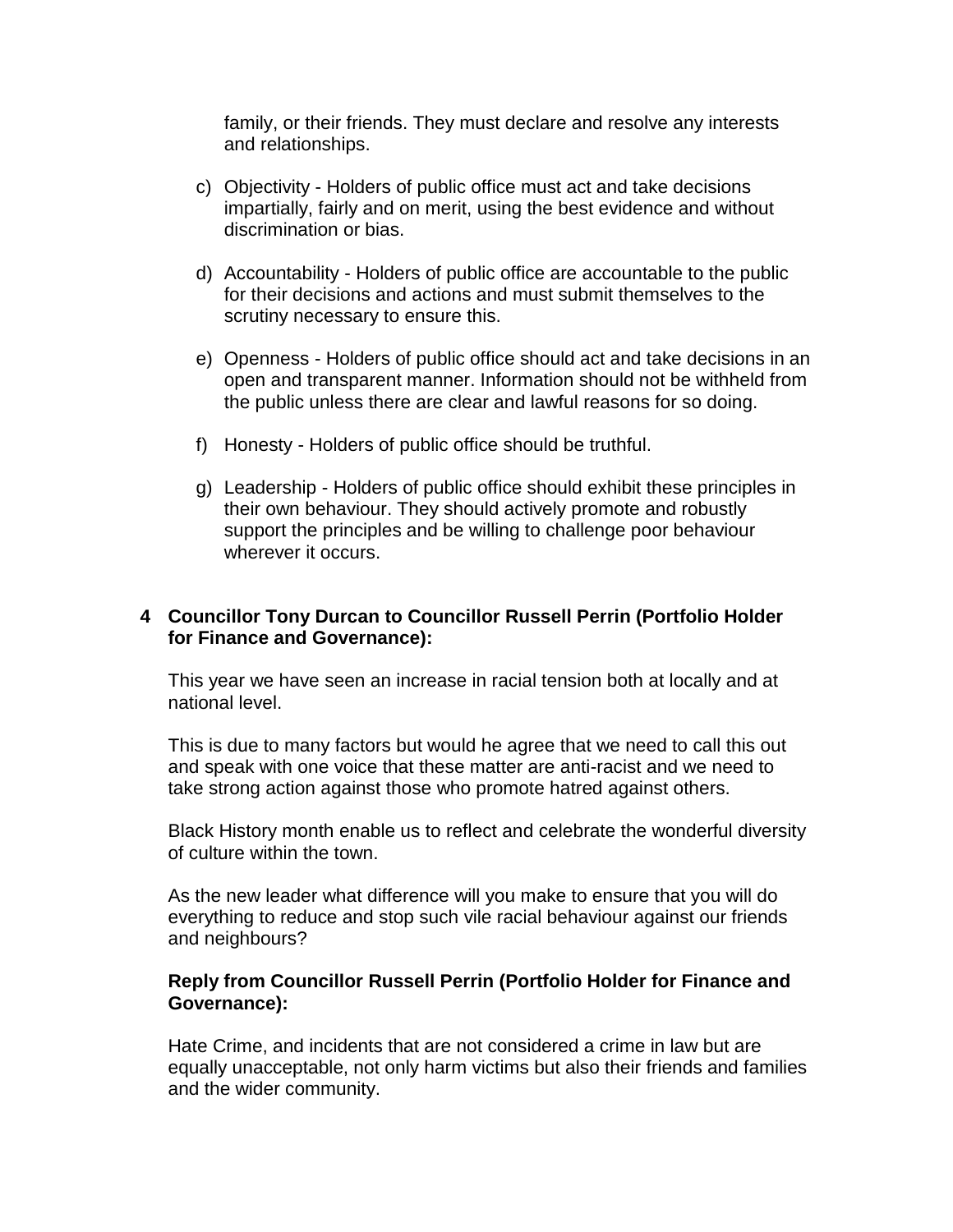Such behaviour is not acceptable and we are committed to raising awareness of what Hate Crime is; how damaging it can be to communities; the difference between a hate crime and a hate incident and how to report concerns to ensure that perpetrators are dealt with appropriately and are aware that this behaviour will not be tolerated in our town.

The Safer Harlow Partnership has identified Hate Crime as one of five top priorities for 2021/22 and there is an established multi-agency working group that concentrates its efforts on delivering an action plan that aims to raise awareness of what Hate Crime is and how to report it. The group also works with Essex Police to deliver a programme of Hate Crime Ambassador training and to date more than 130 Ambassadors have been trained in Harlow. Harlow Youth Councillors have also been trained as Hate Crime Ambassadors to help educate other children and young people in Harlow and help protect the next generation from this abhorrent and intolerable type of behaviour.

During Hate Crime Awareness Week (9 – 16 October 2021) the working group delivered awareness raising events in the community, at Harlow College and at places of worship and were successful in engaging around 200 people at these events and distributing useful and informative resources to members of the public.

Councillor Durcan will be aware that Cabinet has recently approved a draft Community Resilience Strategy which will be published later this year following a short consultation period. At the heart of this strategy lies a commitment to build a strong, better connected town that celebrates diversity and helps people from all backgrounds feel a greater sense of belonging and empowerment. It is a strategy that will help build a renewed sense of community purpose and contribute towards identifying and tackling inequality and ensuring social inclusion for all. The strategy is supported by six strategic pillars to ensure the whole community will benefit from recovery, opportunity, inclusion and future prosperity regardless of identity or background. One of the six pillars is centred around Safe Communities and we have set out how we will tackle and reduce crime, violence and ASB and how we will work collaboratively with partners to ensure that all residents feel and are safe in the community and in their own homes and have the confidence to report crime and concerns without fear of recriminations.

We will continue to support events like Black History Month and work with partners such as the Harlow Ethnic Minority Umbrella (HEMU) and Integration Support Services (ISS) to both support and celebrate our wide and wonderfully diverse population and promote all the benefits that this can bring to our town.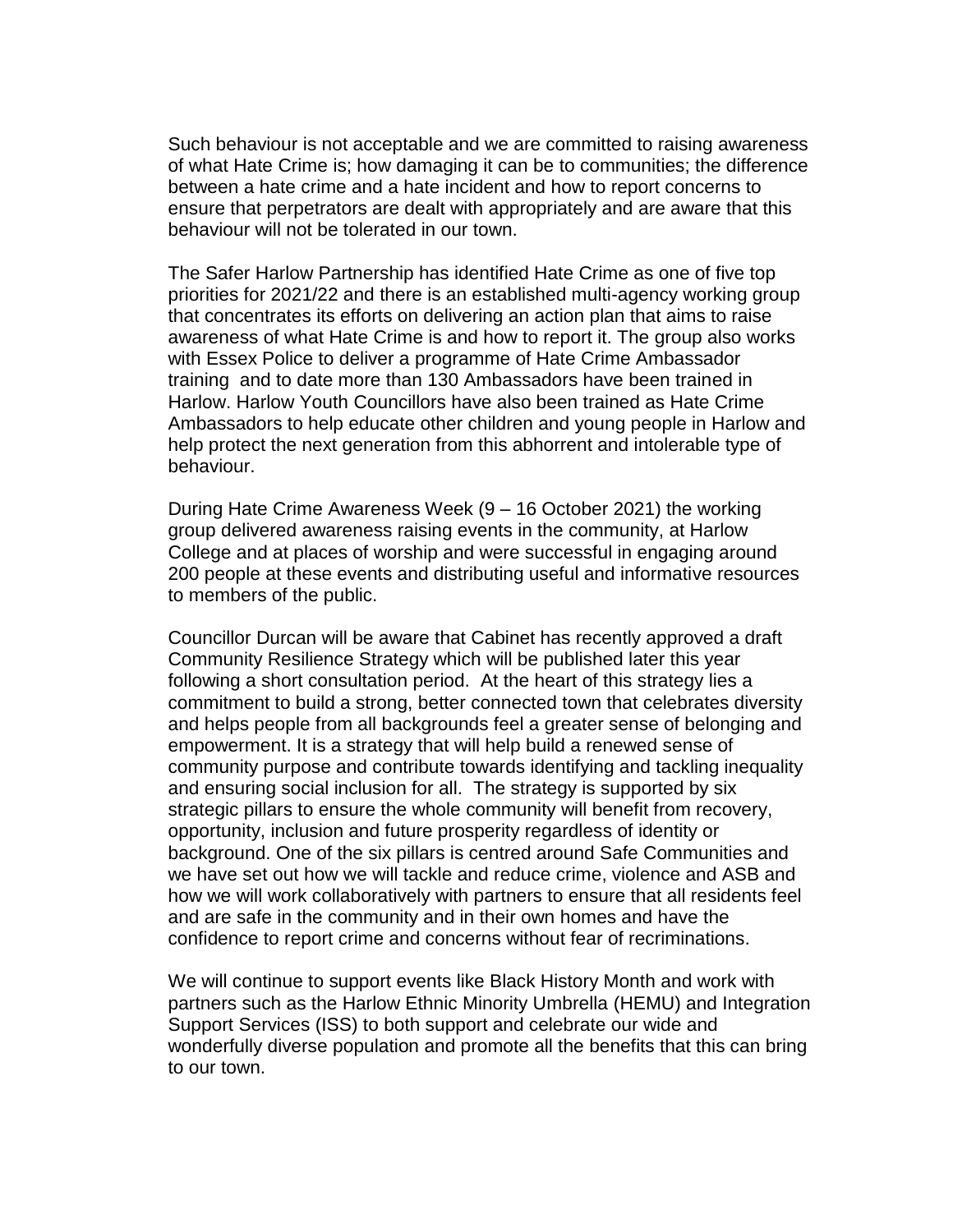#### **5 Councillor Chris Vince to Councillor Russell Perrin (Portfolio Holder for Finance and Governance):**

In February of this year Mervyn Juliff sadly past away. In the 1970s, Mervyn served as Leader and Chair of Harlow Council, as well as becoming Chair of the Harlow Development Corporation. He was also the last Labour Leader of Essex County Council from 1997 to 2001.

Would it be possible to get a cross party group together to form a policy to ensure civic leaders of all political colours, like Mervyn, are properly recognised with a permanent tribute to him either in the form of a blue plaque or other memorial?

#### **Reply from Councillor Russell Perrin (Portfolio Holder for Finance and Governance):**

Like you, I was saddened by Mervyn's passing. His legacy in and commitment to the town was considerable. Just outside the Chair's suite, you can find Mervyn's portrait, along with other previous Chairs of the Council. All of these people served the town with distinction.

I recognise that many civic leaders never receive the honour of being Chair so this administration will look to develop a framework for commemorating civic leaders. I will ensure that there is cross-party involvement in developing this.

## **6 Councillor Bob Davis to Councillor Joel Charles (Deputy Leader and Portfolio Holder for Community Resilience):**

Would you consider having a thank you event for the people that put in so much effort during the worst of the Covid Pandemic? There are Officers, Councillors, Nurses, Charities and Individuals that put in a lot of effort during this crisis and I think they should be recognised.

## **Reply from Councillor Joel Charles (Deputy Leader and Portfolio Holder for Community Resilience):**

The Council continues to recognise what the NHS, charities, key workers, faith groups and the many volunteers are doing to support all residents, and those who are particularly vulnerable from COVID-19. Their acts of courage and selflessness will not be forgotten. The level of community spirit and resilience in Harlow was evident from the first lockdown and I want the Council to harness this as we work towards a social and economic recovery, but we cannot become complacent as the pandemic is not over yet.